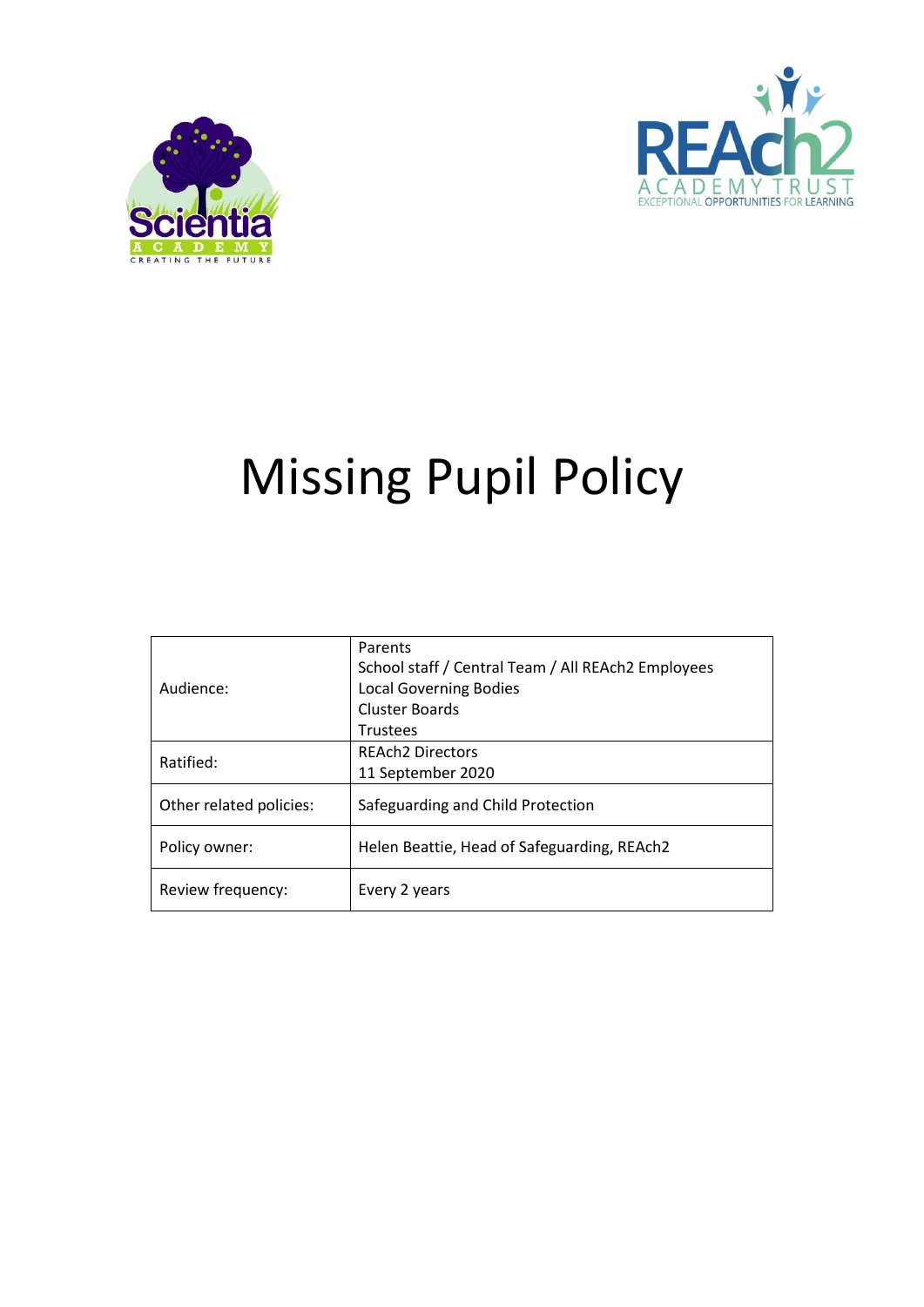

At REAch2, our actions and our intentions as school leaders are guided by our Touchstones.

| Integrity        | We recognise that we lead by example and if we want children to grow up to<br>behave appropriately and with integrity then we must model this behaviour            |
|------------------|--------------------------------------------------------------------------------------------------------------------------------------------------------------------|
| Responsibility   | We act judiciously with sensitivity and care. We don't make excuses, but mindfully<br>answer for actions and continually seek to make improvements                 |
| <b>Inclusion</b> | We acknowledge and celebrate that all people are different and can play a role in<br>the REAch2 family whatever their background or learning style                 |
| Enjoyment        | Providing learning that is relevant, motivating and engaging releases a child's<br>curiosity and fun, so that a task can be tackled and their goals achieved       |
| Inspiration      | Inspiration breathes life into our schools. Introducing children to influential<br>experiences of people and place, motivates them to live their lives to the full |
| Learning         | Children and adults will flourish in their learning and through learning discover a<br>future that is worth pursuing                                               |
| Leadership       | REAch2 aspires for high quality leadership by seeking out talent, developing<br>potential and spotting the possible in people as well as the actual                |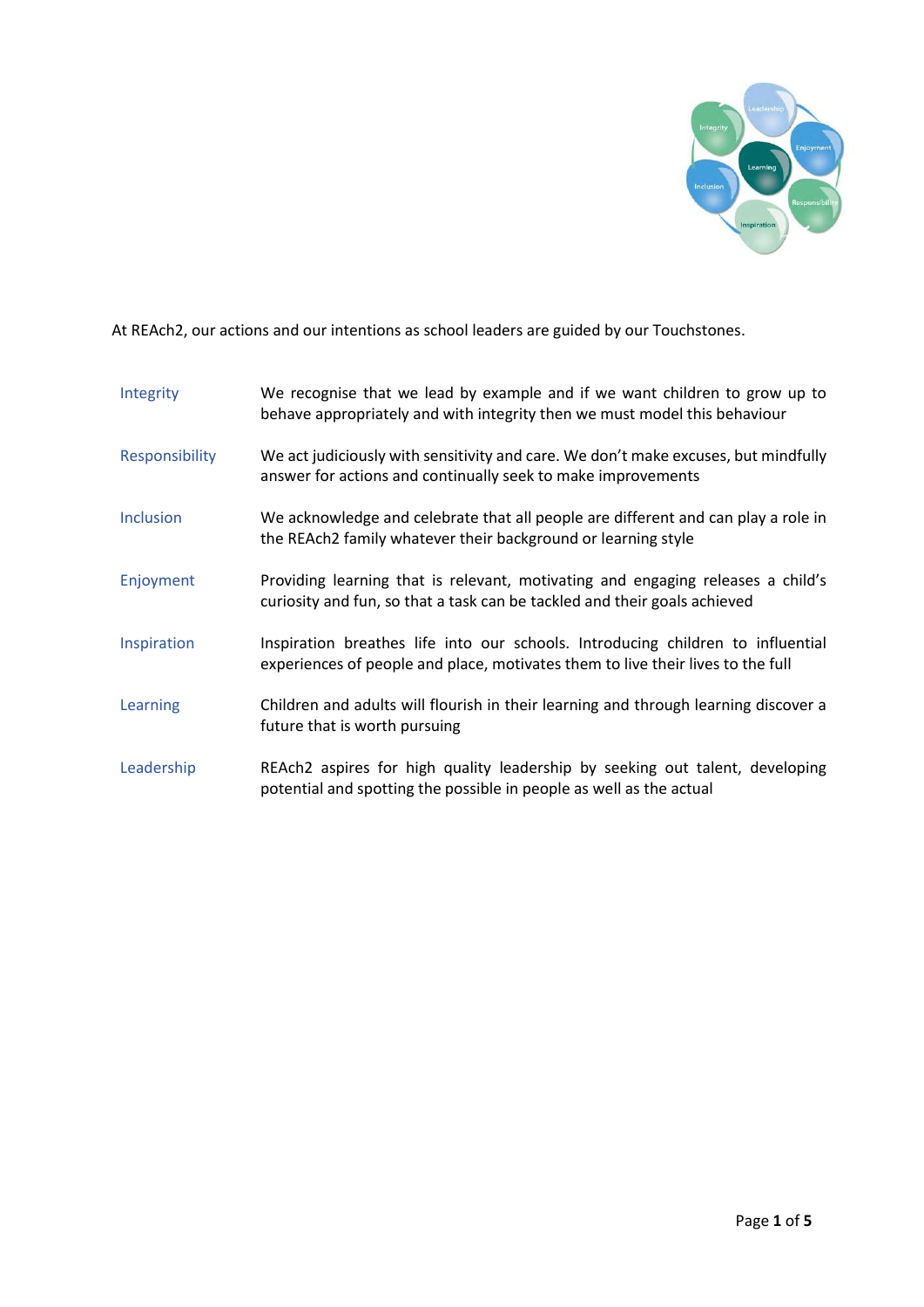## Contents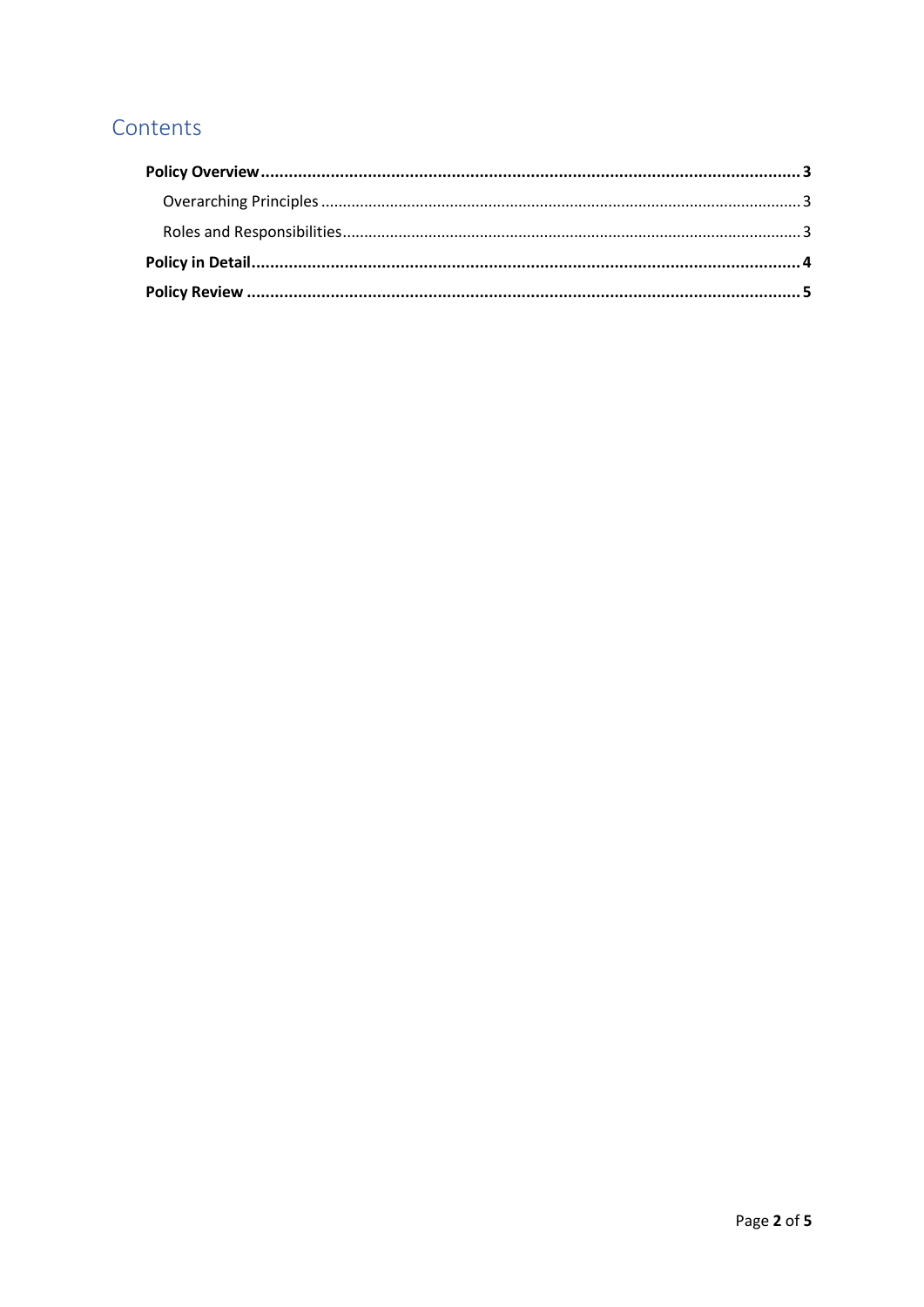## <span id="page-3-0"></span>Policy Overview

#### <span id="page-3-1"></span>**Overarching Principles**

Through the operation of this policy we aim to protect the health and safety of our pupils, and ensure that school staff know what to do if a pupil goes missing. This policy applies to staff (including volunteers), pupils and parents. The Headteacher and the Senior Leadership Team have appropriate discretion in relation to the procedures in this policy.

For the purposes of this policy, 'missing pupil' refers to a pupil who has been registered as present at school and is missing during the school day without explanation or authorisation. It does not refer to pupils who are not attending school and/or those children who are missing in education (known as CME) For information related to the school's processes for attendance and CME, please see the Attendance Policy.

#### <span id="page-3-2"></span>**Roles and Responsibilities**

The Governors delegate appropriate responsibilities for the day to day management of the school to the Headteacher. In practice, all members of staff contribute to the safety of pupils at school by providing appropriate supervision in accordance with the directions of the Headteacher and Senior Leadership Team. Schools are under a general duty to supervise pupils to the standard of a prudent or careful parent.

Any member of staff responsible for a class or group of pupils at the beginning of the morning and afternoon sessions must take the register promptly and record any absences to ensure that accurate 'live' records are kept.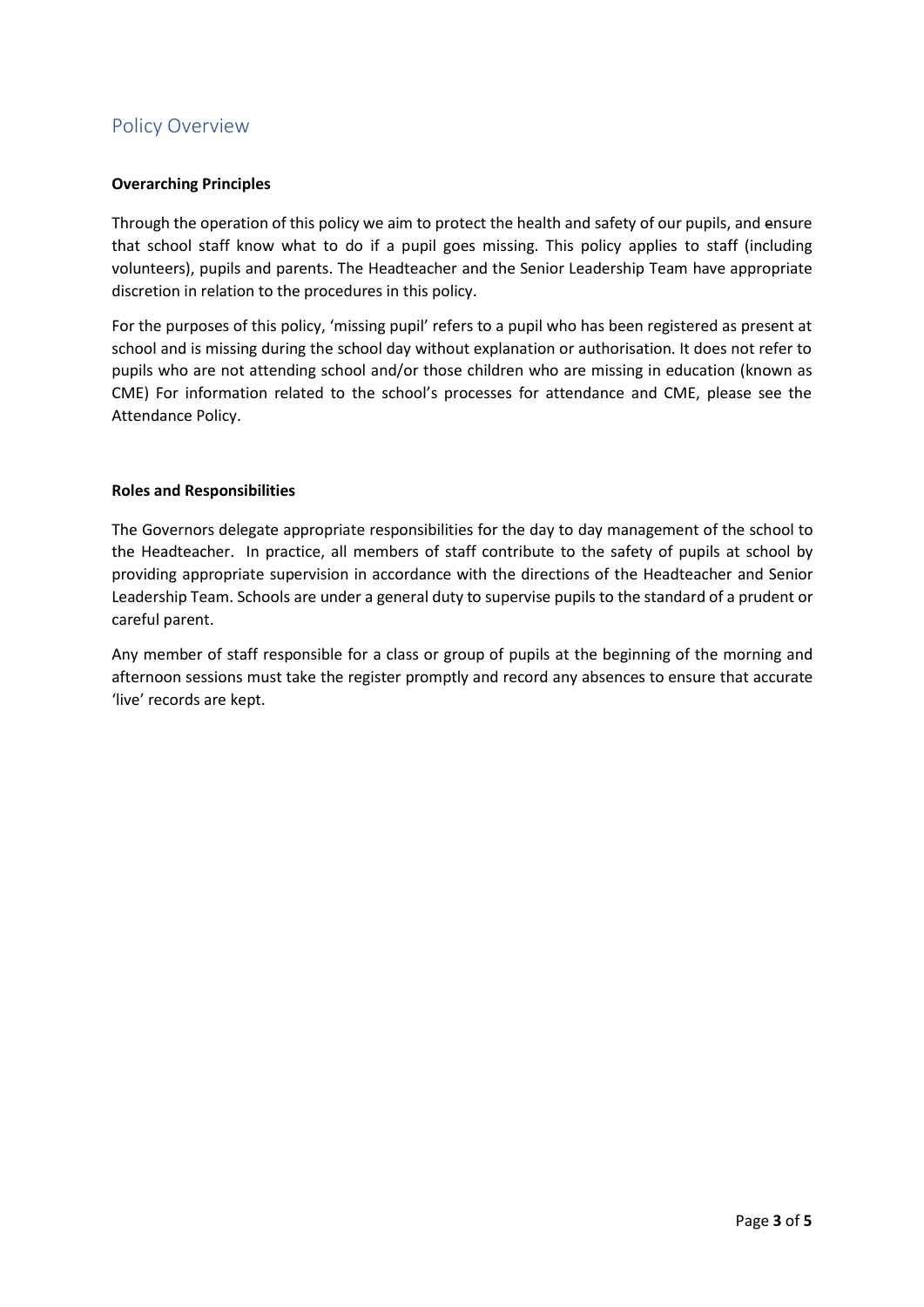## <span id="page-4-0"></span>Policy in Detail

#### **Pupil missing from school**

If a member of staff notes that a pupil is missing from class or other in-school activity, they should contact the school office immediately.

The school office will then:

- check the child's timetable for that day
- check with classroom staff whether the pupil has reported sick or is known by them to be agreed to be elsewhere, or has been seen elsewhere
- contact other in-school facilities to check if the child is there, i.e. toilets, nurture room or bus, SLT office, library, halls and dining rooms, staffroom and conference room.

If the child has not been located through the steps outlined above, a member of staff will conduct an initial search of the school and its vicinity using assistance from the school office as available or if required. As part of this process, the pupil's peers/classmates will be asked if they have any knowledge of the missing pupil's whereabouts. If the pupil is subsequently found on site or in the vicinity, staff will make every effort to persuade the pupil to return. If the pupil refuses to do so, staff will stay with the pupil, continue to monitor their safety, and request that the Headteacher or, in their absence, a member of the Senior Leadership team, be informed, who will contact the child's parents.

If the pupil cannot be found following the above investigation, the member of staff will immediately notify the Headteacher, or (in their absence) a member of the Senior Leadership Team. Any information about the pupil's last known whereabouts, including any suggestions as to where the pupil might be, based on information gained from speaking to staff and other pupils, will be shared with the school office, who will make a phone call to parents to inform them of the issue and to advise on the need for school to contact the Police. The Headteacher, or member of the Senior Leadership Team, will subsequently contact the Police and provide them with relevant information about the child and the circumstances surrounding them going missing, as well as any other information reasonably requested.

#### **Pupil missing out of school**

If a pupil is missing from an out of school activity, i.e. a school trip, the member of staff in charge will immediately check with other pupils and accompanying staff and ask them if they have any knowledge of the missing pupil's whereabouts. Where applicable, they will also contact the trip venue to check the child's whereabouts. If the pupil has still not been located, the Headteacher or (in their absence) a member of the Senior Leadership Team will be contacted immediately, and consideration will be given to contacting the Police.

#### **Pupils missing on their way to school**

Pupils in Years 4, 5 and 6 are allowed to travel to school independently, with parental permission. If a pupil for whom parental permission has been received to travel independently has not arrived at school at the expected time, the school office will check with parents or carers whether there were